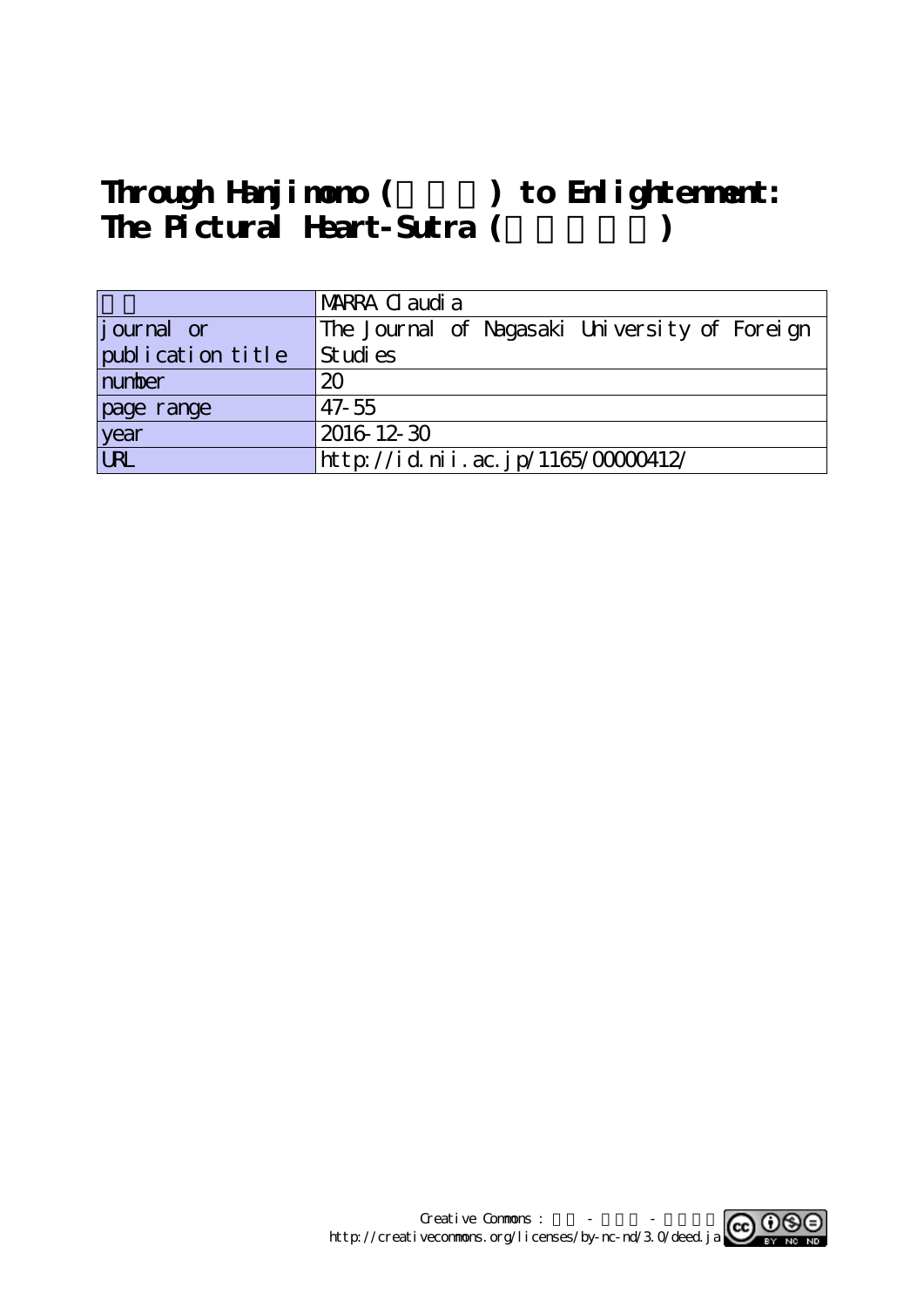The Journal of Nagasaki University of Foreign Studies No. 20 2016

# Through Hanjimono (判じ物) to Enlightenment: The Pictural Heart-Sūtra (般若絵心経)

Claudia Marra

マラ クラウディア

**長崎外大論叢**

**第20号 (別冊)**

**長崎外国語大学 2016年12月**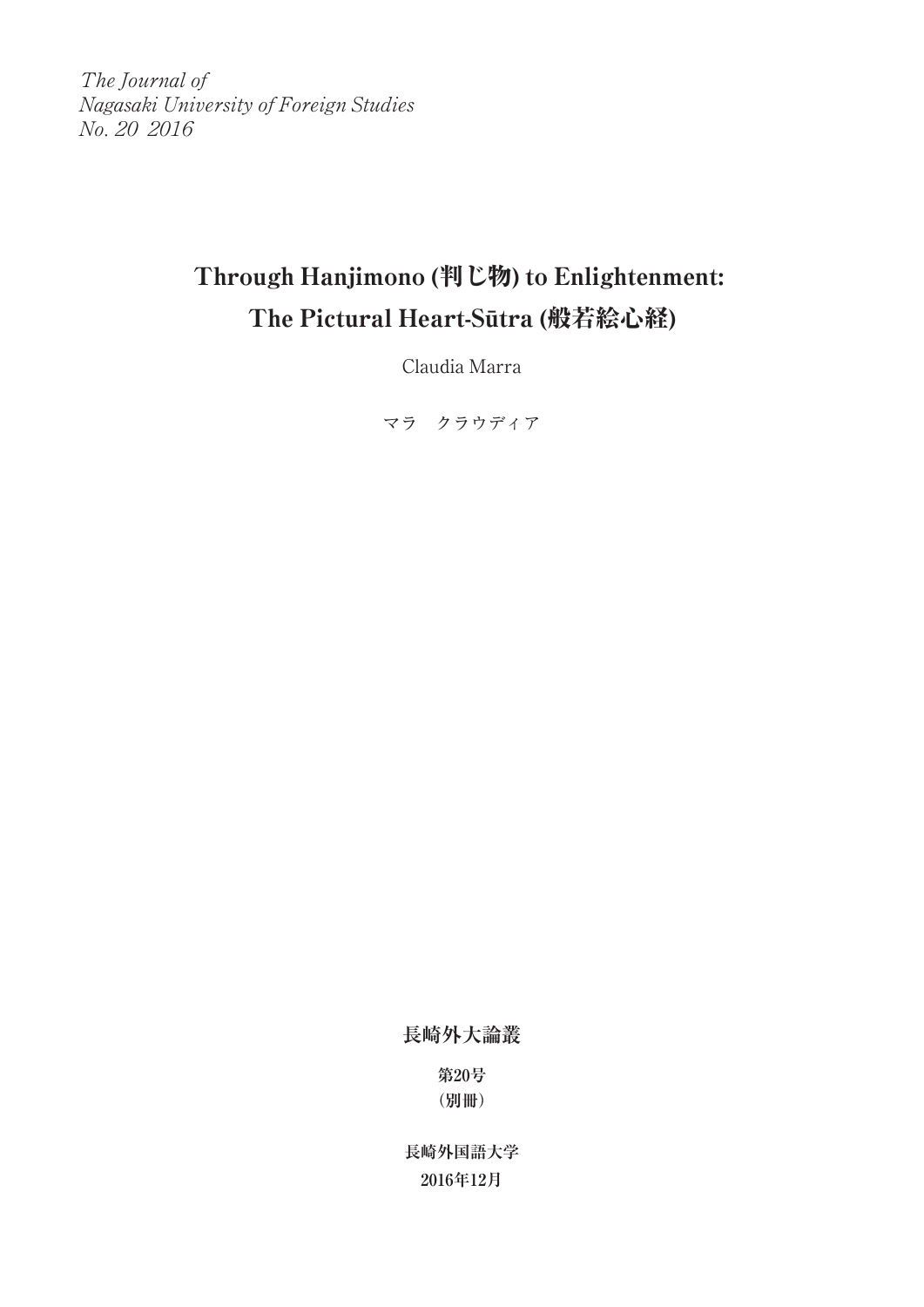## Through Hanjimono (判じ物) to Enlightenment: The Pictural Heart-Sūtra (般若絵心経)1

Claudia Marra

マラ クラウディア

#### Abstract

Even considering Japan's high literacy rates during the early modern period, it is rather unlikely, that the majority of the Japanese population would have been able to read and understand an important Buddhist text like the Heart Sutra, 般若心経. This naturally posed a problem for the monastic schools, who competed with the rather easy to practice Pure Land and Amida schools, and needed to become more accessible to their lay-supporters. An answer to this problem presented itself in the form of Hanjimono (判じ物), rebus-like allusions, using pictures to represent words or parts of words. Usually used for playfull riddles, artists would also use Hanjimono to represent their names and sometimes even short subversive slogans. It were monks from the Tohoku area who adopted Hanjimono to represent the Heart Sutra and thus helped to make it accessible to the illiterate lay people. The considerations behind that practice are topic of this paper.

### **概要**

江戸時代に日本の高い識字率にもかかわらず、一般の日本人は般若心経の様な代表的な仏教の経文 を読める事が不可能であっただろう。この問題を解決するために普段言葉遊びに使われた判じ物が利 用される事になった。東北の寺で制作が始まった判じ物の絵般若心経は全国に広まった。この絵般若 心経の意図するところを明らかにするのが、本論文のテーマである。

#### Keywords: Heart-Sutra, Hanjimono, Edo-period-Buddhism

**キーワード:**判じ物、般若絵心経

After centuries of oral transmission, the memorized and chanted accounts of Buddha's teachings, were finally written down in the Pali tripitaka, thus making up Buddhism's doctrinal foundation. It contains a huge number of texts, which were later translated from various Indian languages into Chinese and Tibetan. Later also into Japanese, Korean and many other languages. The 'Sutta tripitaka' supposedly contains 84000<sup>2</sup> of Buddha's sermons and discourses, which are deemed to 'conform to the truth' (kaikyō 契経), as

"Sūtras are thought to penetrate into the truth and embrace all sentient beings."3

As Japans Buddhism was deeply influenced by the Chinese dharma tradition, I believe, that the observation, that in China "the sutra text performs a double religious function: on the one hand it is thought of as a vehicle which can be used to make a bodhisattva or buddha present; on the other hand, more radically, it stands in the place of, and (functionally speaking) is, a bodhisattya or buddha.<sup>"4</sup> also holds true for Japan.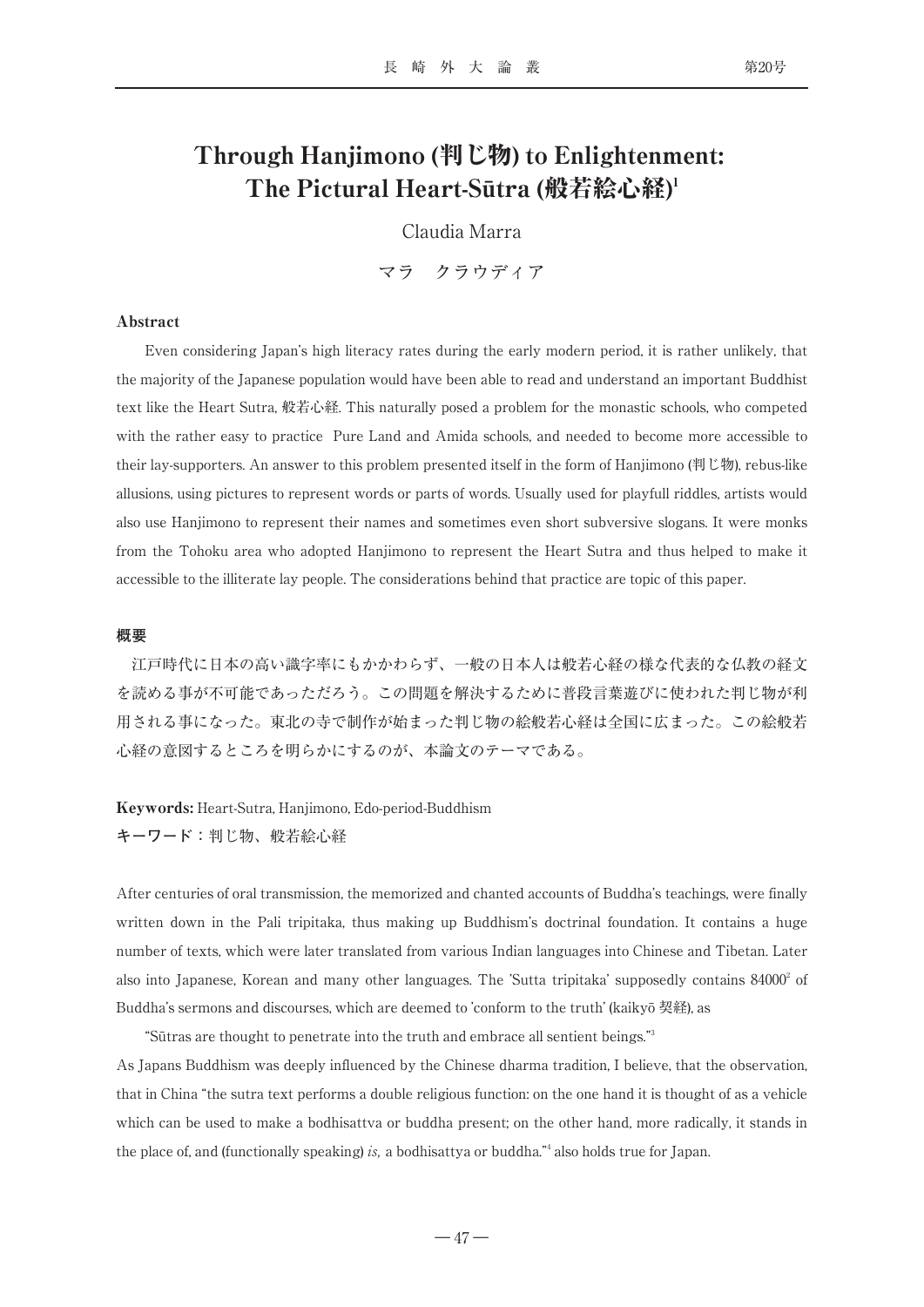It was agreed among many Buddhist scholars, that Sūtras, even if not understood, but recited with faith, would eventually lead to enlightenment, since only the language of the Sūtras has the power to cut through illusions and enlighten the faithful.<sup>3</sup> Which means, that Sūtras had to be studied, read, recited, copied and spread as widely as possible.

Although differences in their respective interpretation eventually lead to the formation of separate schools, Sūtras are in principle trans-sectarian, as all schools agree on their truth.

Since Buddhisms transmission to Japan via China and Korea in the  $6<sup>th</sup>$  century, Buddhism was closely connected to the ideas of spiritual and physical healing, hence the great number of early Buddhist statuary depicting the Healing Buddha Yakushi Nyōrai, who is always depicted with a medicine jar in his left hand. Sūtras were also often inserted into Buddha statues in order to bring them to life. Handling the scriptures was seen as a task of utmost importance within the monasteries. There existed a hierarchy of Sūtra scholars (goshu hōshi 五種法師) starting with Juji (受持), those who accept and keep it, second were Dokyō (読経) those who read it, then Jukyō (誦経), those who recite it, followed by Sekkyō (説教), those who explain it and Shakyō (写経) those who were able to copy Sūtras in writing.

Sūtras, too were seen as tools for healing and protection. As right speech has great influence on one's karma, reciting and chanting Sūtras was believed to be very beneficial, but since they were written in Chinese, initially that was possible only for the clergy and an elite minority of educated nobles.

"Chanting is central to most Buddhist practices and rituals. In addition to conveying religious sentiments and ideas, Buddhist chants are believed able to establish and renew moral discipline, produce enlightenment, ward off obstacles and exorcise demons, bring rain, make deities and bodhisattvas appear and/or transfer merit to other beings."5

Many schools eventually developed specific recitation rituals ranging from anju (暗誦), reciting a sutra completely from memory to act-reading (shindoku 身讀), to a combination of reading and reciting from memory (dokuju 讀誦), or to choreographed group recitations (tendoku 天讀), in order to underline the importance of those Sūtras, seen as specially effective in guiding their followers to salvation. Public readings were held by the temples during religious events, but also commisioned by paying patrons in order to express gratitude, to make a wish or to assure the safety and health of their realms or their kin. Around the  $8<sup>th</sup>$  century Japanese Buddhism started to move beyond the elite and started to permeate all levels of society. An important tool to this end were Setsuwa (説話), narrations with Buddhist related topics, often composed by Buddhist monks. The oldest Setsuwa collection, the Nihon Ryōiki (日本霊異記), compiled by Kyōkai (景戒) between 787 and 824, but also the 11<sup>th</sup> century Honchōhokkegenki (本朝法華験記) by Chigen or the anonymous late Heian-period Konjaku Monogatarishū (今昔物語集), contain a great number of stories mentioning the miraculous power of Sūtras.

"Setsuwa on the topic of Sūtras reveal that Sūtra reading was (and remains) a visceral process, sensual and fantastic, involving an almost chemical reaction between body and Sūtra text in the course of which both are transformed in specific ways (the Sūtra may come alive, for instance, and the body may fill with light or be cured of illness.)"6

Although in most cases the Lotus-Sutra is mentioned as the cause of wondrous events, there are also a few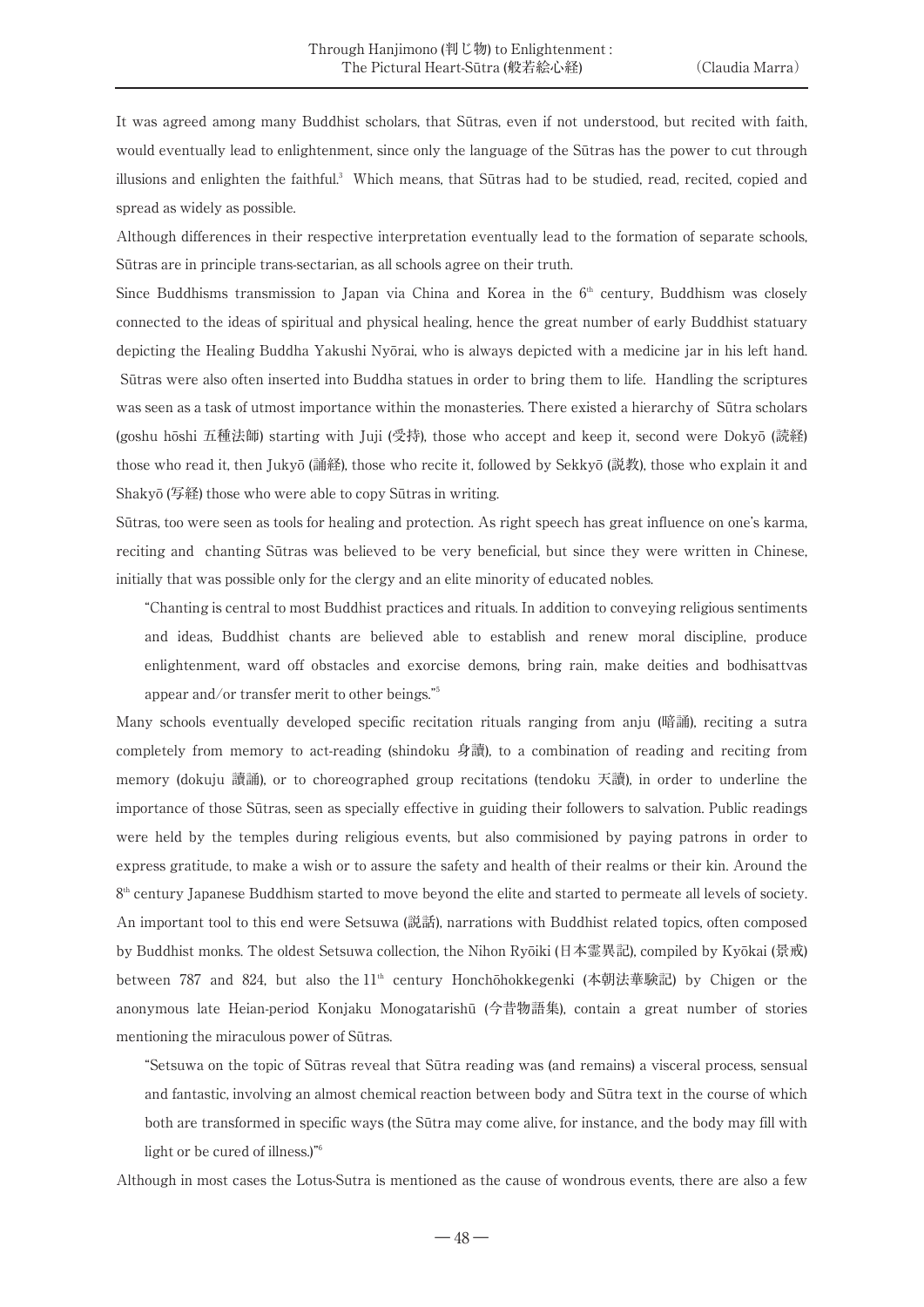stories relating to the power of the Heart-Sūtra.7

The Lotus-Sūtra (妙法蓮華経 Myōhō Renge Kyō), Hokke-kyō or Hoke-kyō (法華経), favoured by the Tendai (天台宗) and Nichiren-related schools, has been popular since Shōtoku taishi's times (聖徳太子) as it teaches that all people may eventually attain Buddhahood. In the  $13<sup>th</sup>$  century Nichiren (日蓮) even went so far as to claim, that

"chanting the name of the Lotus Sūtra - Namu Myōhō Renge Kyō - is the only way to practice Buddhism in the degenerate age of mappo."8

The Lotus-Sūtra also inspired other monks of Tendai lineage, like Shinran (親鸞) and Hōnen (法然) who eventually developed their respective brands of Pure Land Buddhism, which both focus centrally on faith and the reliance on the mercy of the Amida Buddha (tariki 他力) encouraging their followers to recite the phrase Namu Amida Butsu ("I take refuge in Amitābha Buddha").

Other than the 28 chapter long Lotus-Sūtra, which is usually only recited in excerpts, the Heart-Sūtra or 'Essence of Wisdom Sutra' is in it's Chinese version with about 260 characters short enough to be memorized and recited as a whole. It contains the essence of the about 40 texts within the Great Sutra of the Perfection of Transcendental Wisdom, and reflects on the concept of the fundamental emptiness of all phenomena.

While it is respected and widely used in all Buddhist schools, the Zen branches, who rely on (jiriki, 自力), one's own strength to reach enlightenment, treasure it most.

Among the seven Chinese translations of the Sanskrit text, the one accredited to Genjō (玄奘, 600?- 664) is commonly used in Japan. Since its import to Japan in the  $7<sup>th</sup>$  century, each Chinese character of the Sūtra is read in a special form of Japanese pronunciation for Buddhist texts, called goyomi (御読み), without any change to the texts' Chinese grammar structure. To make things more complicated, the Sūtra ends with the **・** Chinese phonetic transsript of a Sanskrit mantra: 'gate gate pāragate pārasamgate bodhi svāhā', which is basically unintelligible not only to Japanese readers. But specially the esoteric tradition maintains, that just the sound of the Sūtra alone, could eventually lead to enlightenment.<sup>9</sup>

While the long Lotus-Sūtra, was not really meant to be memorized, the brevity of the Heart-Sūtra would enable even lay persons to memorize it, once there was a way to make its text or rather its sound available to the illiterate, who were neither able to read the Chinese characters nor a Japanese transscription in Kana.

Although Japan generally enjoyed a higher literacy rate than Western countries, it has been pointed out<sup>10</sup>, , that there existed a huge knowledge gap between social and economic strata, genders, as well as urban and rural areas. It has been also pointed out, that 'literacy' is hard to define, when it comes to Japanese, as there are 3 writing systems.

As a consequence, 'literacy', specially in rural areas refers to some basic knowledge of Kana at best, and that would definitely not suffice, when it comes to reading a Kanji only text like the Heart Sūtra.

However, the implementation of the Danka system (檀家制度), which during the Edo period elevated Buddhism to the rank of a state religion, brought the whole population closer to the temples<sup>11</sup> und increased demand for all types of Buddhist literary genres like sermon ballads (Sekkyō 説教), pious Jōruri or other plays, as well as popular fiction like Buddhist tales or ghost stories.<sup>12</sup> While the ta-riki (他力) schools' teaching was easy enough to follow, even for the layity, the ji-riki (自力) groups, namely the Zen schools had to make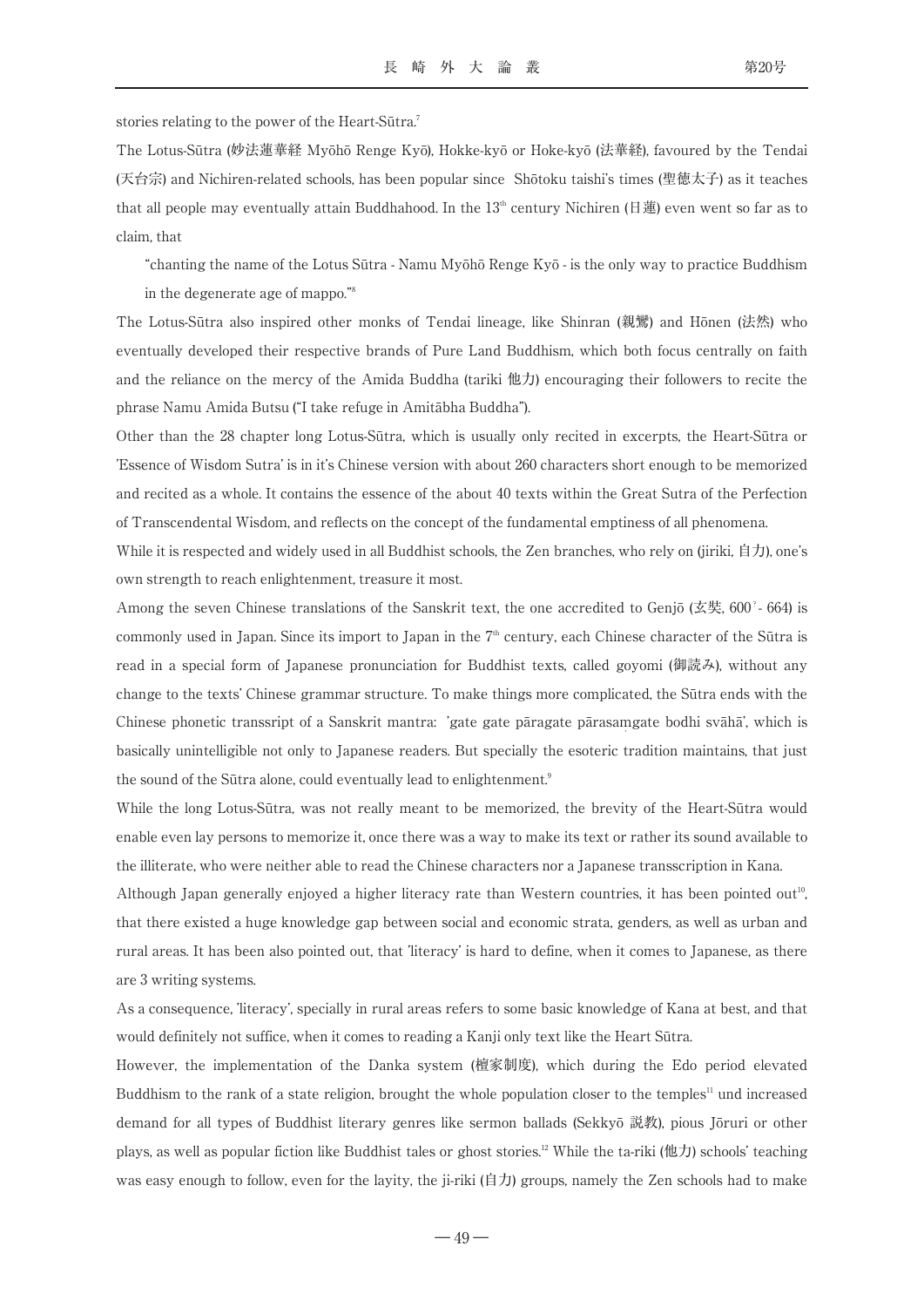some efforts to reach their believers, if they not, like the Ōbaku school, would want to go so far as to incorporate the 'Nembutsu' into their practice-system.

Another contributing factor to a greater demand on Heart-Sūtra related information was also the gradual development of the so called 'Funeral Buddhism' sōshiki bukkyō (葬式仏教), which further raised the need to teach the illiterate, as mourners attending services were expected to join the recitation of Sūtras, whenever possible or even chant or copy (suri kuyō 摺経) the Sūtra at home for the benefit of the deceased.

A solution to this dilemma were Hanjimono, which literally means 'something to solve, decipher or guess' and refers to the game-character, that Hanjimono possessed from the beginning. The origin of Hanjimono is not known, but using the peculiarities of the Japanese language for games has been around since the late Heian period. The oldest text containing Hanjimono is the diary of Nakamikado no Nobutane (1442-1525), Nobutanekyōki (宣胤卿記), written in 1481.

Wordgames, puns and puzzles reached the peak of their popularity in urban areas in Kansai and Kantō during the Edo period. Specially popular were Hanjimono among merchants and artisans, who used them as a way to memorize the names of persons or places, or to playfully list up household items or merchandise.

Since the 1670's printed Hanjimono circulated in the Kansai area. During the Bakumatsu period, some Hanjimono even appeared in school books as a way to help children memorize things like geographical names. The Hanjimono/Kisshō-pattern (吉祥文様 ) かまわぬ - 'Who cares?', represented by a sickle (kama), a circle (wa) and the Hiragana character 'nu', appeared as early as 1624. It became a fashion item in the late Edo period (and a way to express opposition to the Bakufu), when Kabuki actor Ichikawa Danjūrō VII. (七代目市 川團十郎 1791-1859) used it to subversely protest the punishment he'd received for flaunting the shōgunates frugality laws.<sup>13</sup>

While in the game context, Hanjimono were often used to conceal contents $A<sup>A</sup>$ , the opposite is true, when applied for the depiction of Sūtras.

From the early  $18<sup>th</sup>$  century Hanjimono were used to express Buddhist contents in the Tōhoku region, analogous to calendars, charts and other important information, that had been made public as Mekurareki (め くら暦), or "Yearbooks for the blind", meaning here the illiterate.

These yearbooks would use simple stickcharts to represent the names of the zodiacal months or years, they would have little illustrations hinting at Buddhist and other holidays, or would depict agricultural tools or household tools, in order to indicate certain seasonal expressions.

Since 1712 Mekurakyō or Nanbu ekyō and other Buddhist texts appeared<sup>15</sup>. .

The Tendai-monk Zenpachi (善八) from Chūsonji in Hiraizumi is credited with the first picturized version of the Heart-Sūtra. This so called Tayama-version circulated around Hachimantai-Tayama in todays Iwate prefecture and dates back to 1783.

Rangakusha Tachibana Nankei's (橘南谿, 1753-1805) travel report from 1797, Tōyūki (東遊記), introduced it to a wider public.

As the pictural Heart-Sūtra was a commercial success for the printing houses, many reprints appeared on the market. Inspired by the lasting demand, a new version, the anonymous, more playful Morioka Version, which was first published by Maidaya (舞田屋) started to be circulated in 1863.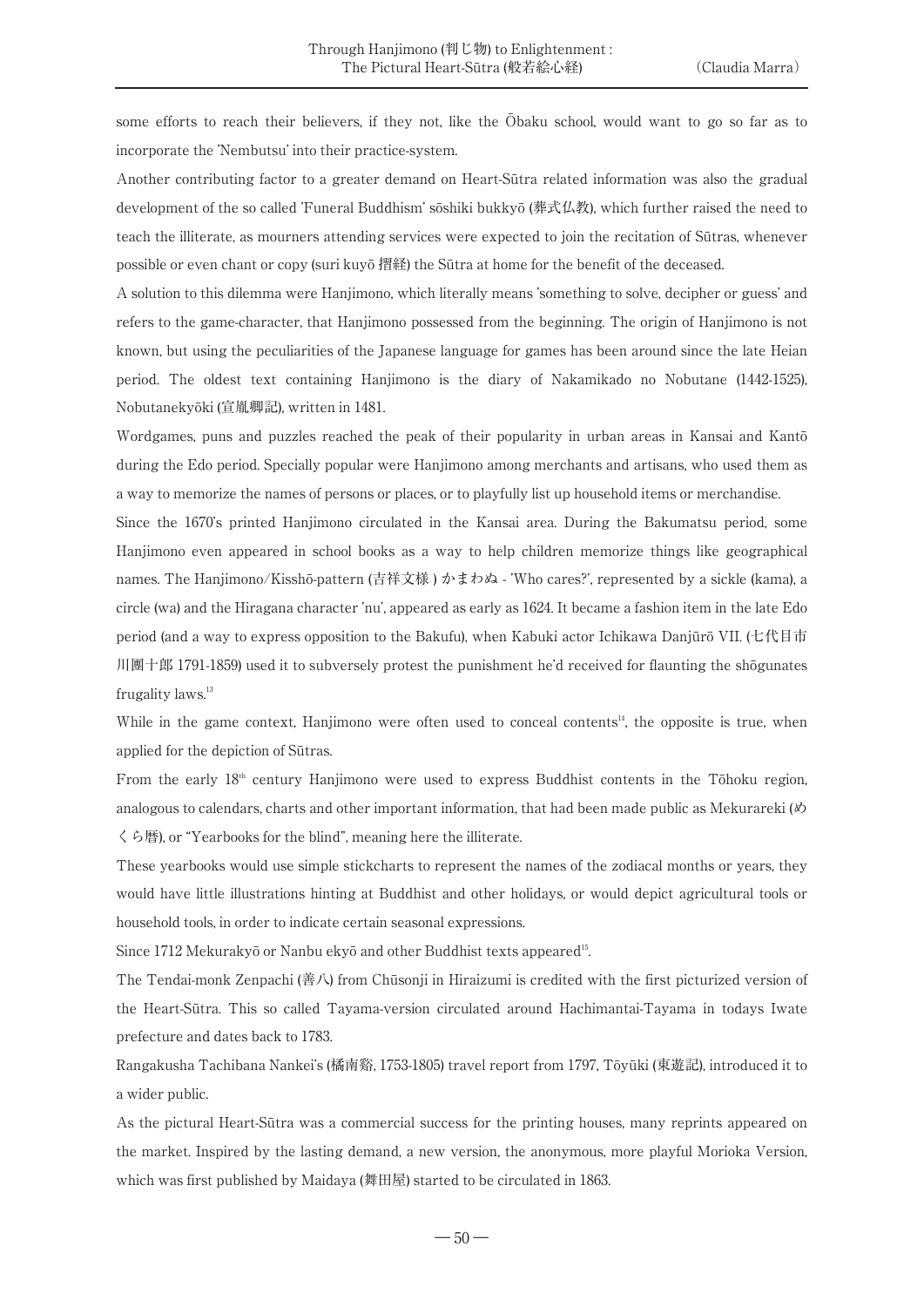| M<br>小拿马<br>どうじ<br>S<br>翎<br>16                | S<br>幽<br>$\mathbb{C}^{\mathbb{Z}}_{\mathbb{C}}$<br>О<br>じょうい<br><b>Company</b><br>$\geq$<br>09/09/09<br>∕<br>ぢ | ů<br>$\mathbb{Z}$<br>§O®≣<br>EXA<br>Ⅲ三≫ぢ<br>$\overline{\mathscr{P}}$<br>O<br>O<br>C)<br>Nui<br>$\begin{array}{c} \text{min} \\ \text{min} \\ \text{min} \end{array}$<br>⇧<br>$\hat{\phantom{0}}$ | r<br>III<br><b>BAC</b><br>地图<br>OCKKO<br>⊚ | $\bigcirc$<br>$\mathcal{E}$<br>D 三〇 魚&<br>Ď<br>人物言义 | Ⅲ鱼◎<br>$\omega$<br>001-07                                                                                                                                                                                                                                                                                                                           | $\mathcal{O}$<br>$\bigoplus_{i=1}^n \mathbb{P}^i$<br><b>NASSER</b> | 圖三<br><b>六門 二四号〇</b> | Ⅲ一Ⅲ一处开》节 | $C_{\sim}$ | €<br><b>ナⅢ / ログ○</b><br>$\overline{O}$<br>26<br>Ă<br>ନ୍ତୁ | 仓<br><b>MOOO</b><br>90 G<br>≣<br>$^{\copyright}$<br>麁<br>4<br>圖言 | <b>Contract Contract Contract Contract Contract Contract Contract Contract Contract Contract Contract Contract Contract Contract Contract Contract Contract Contract Contract Contract Contract Contract Contract Contract Contr</b><br>⊙<br>⊪≣<br>JIII<br>≣<br><b>BRACK</b><br>$\frac{1}{2}$<br>00<br>☆☆ | $\varnothing$<br>$\frac{1}{2}$<br>≣<br>IIII<br>$\equiv \mathscr{Q}$<br>$\bigcirc$<br>#<br>* เื่ | 人電<br>IIII<br>目位<br>NII<br>≣<br>۱<br>£<br>亖 | ନ<br>କ<br>兲<br>ø<br>崮<br>$\frac{1}{\alpha}$<br>ぢ<br>通<br>₽<br>IIII.<br>J. | ◉<br>O<br>S.<br>3<br>一世界<br>Ÿ<br>A<br>$\hat{\mathsf{D}}$<br>ぢ | Ŵ<br>ò | y<br>品<br>U |
|------------------------------------------------|-----------------------------------------------------------------------------------------------------------------|--------------------------------------------------------------------------------------------------------------------------------------------------------------------------------------------------|--------------------------------------------|-----------------------------------------------------|-----------------------------------------------------------------------------------------------------------------------------------------------------------------------------------------------------------------------------------------------------------------------------------------------------------------------------------------------------|--------------------------------------------------------------------|----------------------|----------|------------|-----------------------------------------------------------|------------------------------------------------------------------|-----------------------------------------------------------------------------------------------------------------------------------------------------------------------------------------------------------------------------------------------------------------------------------------------------------|-------------------------------------------------------------------------------------------------|---------------------------------------------|---------------------------------------------------------------------------|---------------------------------------------------------------|--------|-------------|
| $\bigotimes_{\mathfrak{Z}}$<br>吸: B:<br>░<br>S |                                                                                                                 |                                                                                                                                                                                                  |                                            |                                                     |                                                                                                                                                                                                                                                                                                                                                     |                                                                    |                      |          |            |                                                           |                                                                  |                                                                                                                                                                                                                                                                                                           |                                                                                                 |                                             |                                                                           |                                                               |        |             |
| ぞく<br>READ<br><b>DE</b>                        |                                                                                                                 |                                                                                                                                                                                                  |                                            |                                                     | $\begin{picture}(180,10) \put(0,0){\line(1,0){100}} \put(0,0){\line(1,0){100}} \put(0,0){\line(1,0){100}} \put(0,0){\line(1,0){100}} \put(0,0){\line(1,0){100}} \put(0,0){\line(1,0){100}} \put(0,0){\line(1,0){100}} \put(0,0){\line(1,0){100}} \put(0,0){\line(1,0){100}} \put(0,0){\line(1,0){100}} \put(0,0){\line(1,0){100}} \put(0,0){\line($ |                                                                    |                      |          |            |                                                           |                                                                  |                                                                                                                                                                                                                                                                                                           |                                                                                                 |                                             |                                                                           |                                                               |        |             |

ⒸAnyouji Temple, Tokyo17

Both, the Tayama and the Morioka versions, also reflect some dialectal peculiarities in their respective pronunciation, hinting at the places where they circulated.<sup>18</sup>

To indicate the right pronounciation of the Sūtra commonly known objects were used.

For example the title, Maka hannya hara mi ta shingyō, is represented by an inverted rice pot, usually pronounced 'kama', but inverted the reading would be 'maka'.

The well-known Nōh-mask named 'Hannya' was used to represent the sound of the second word.

A big belly, 'hara' comes next, followed by an agricultural tool, a kind of gathering basket, pronounced 'mi' and then the picture of a paddy-field, pronounced 'ta'.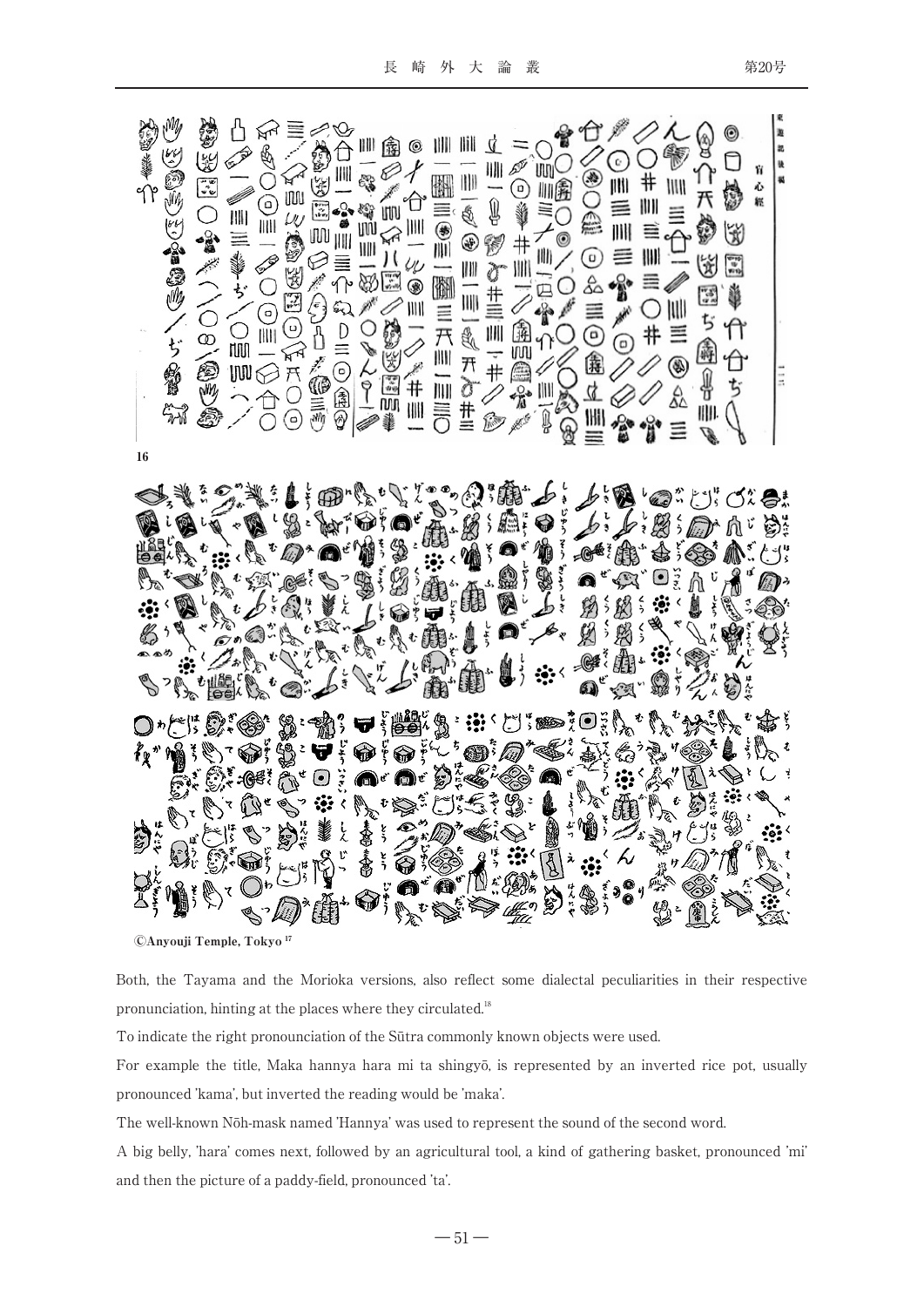A mirror like those, displayed in Shintō-Shrines indicates the reading 'shingyō'. In this way the whole Sūtra is picturized. To clarify the principle: if you were to write a Christian prayer in Hanjimono, you might get something like...



...to represent the first line of the 'Hail, Mary'.

Hanjimono are strictly chosen, to represent the sound of the Sūtra, they are in no way making fun or trying to explain or illustrate the Sūtra's contents.

Both versions of the pictural Heart-Sūtra enjoyed and still enjoy great commercial success and were printed also outside the Tōhoku region.

As many folk religious customs indicate, Sūtras were believed to possess protective or healing properties, just owning a copy was supposed to be beneficial, which explains the high demand for cheap printed versions.

Carrying the Sūtra as amulett on the body or even better, writing the Sūtra directly on the body was supposed to protect or even heal the believer.

An example for this is the 1782 story "Biwa no hikyoku yūrei wo nakashimu" (琵琶秘曲泣幽霊) by Isseki Sanjin (一夕散人), published in the series Gayū kidan (臥遊奇談). It served eventually as model for Lafcadio Hearn's story "Hōichi the Earless" in his 1904 Kwaidan collection and tells the story of a blind Biwa player who is saved from ghosts because his body was covered with the text of the Heart-Sūtra. Unfortunately for poor Hōichi, his ears were forgotten in the writing process, and so he looses them to an angry ghost.

Keeping a holy scripture as a form of apotropaic magic close to one's body, or even incorporating it through eating or drinking, was and sometimes is still is practiced also in Western culture. The readily available Japanese 'Hannya Shingyō Men', noodles withe the printed Sūtra on them or German Schluckbildchen, cookies or edible papers with little pictures of Saints on them and sold at South-German pilgrimmage sites show,<sup>19</sup> that the idea is still around even in the  $21<sup>st</sup>$  century.

These folk religious believes in combination with the (mostly) esoteric teaching about the beneficial effects of a Sūtras sound, help also explain the ongoing demand for Sūtra-related scriptures, all types of charms, merchandise and decorations.

### Conclusion

The custom to make pictural Sūtras, mainly the Heart- Sūtra available to illiterate Buddhist believers, reflects a strong belief in the power of the Sūtras' sound. Rather than trying to explain the contents of the written text, it was seen as a viable first step towards enlightenment to be able to just pronounce the wording of the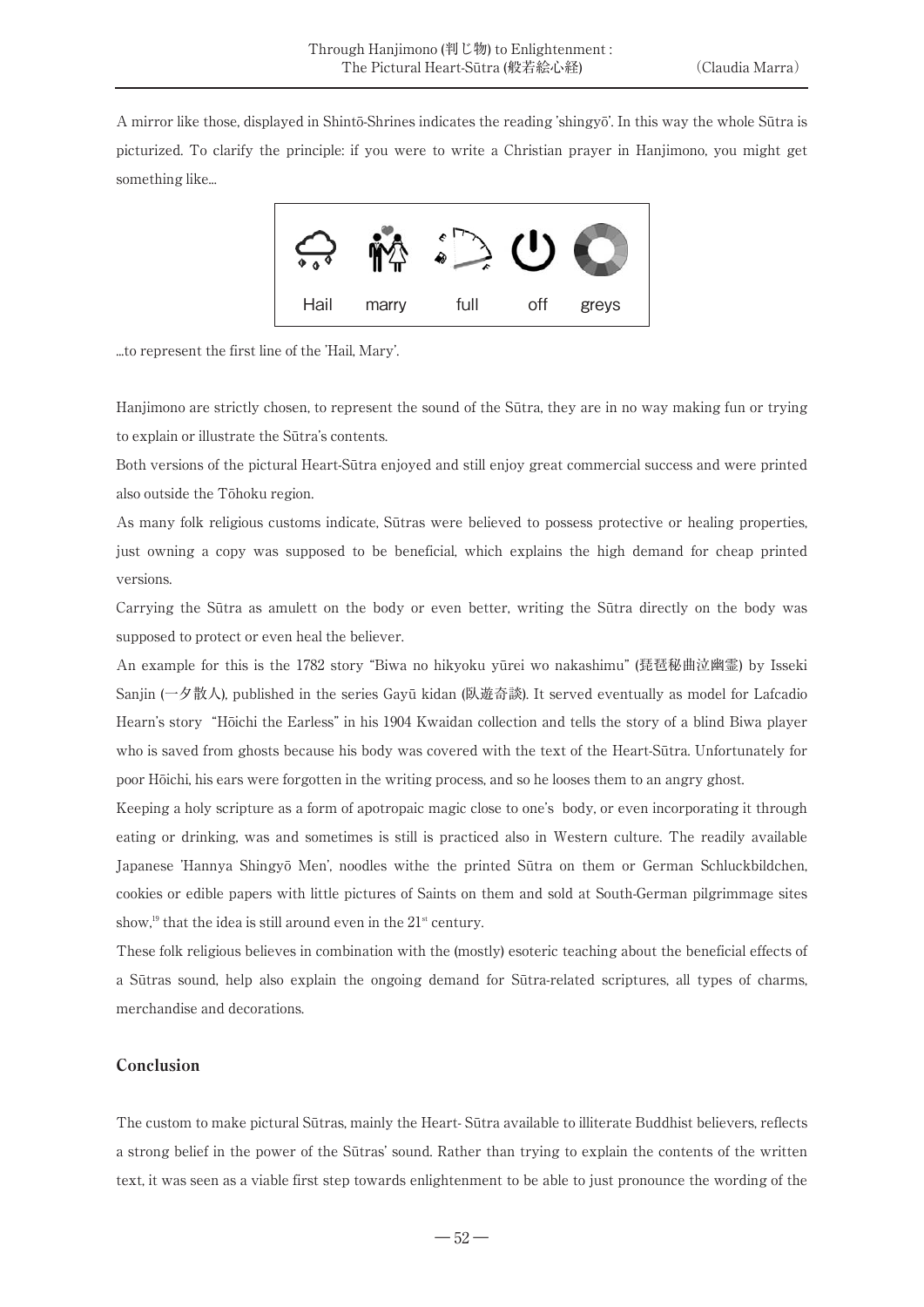Sūtra. In this respect the custom of Ekyō shows a strong relation to the esoteric tradition within the Tendai school, although Zen schools also used it in order to be more accessible to their followers.

- 1 This paper is based on a lecture, held September 24th 2016 at the Second EAJS Japan Conference at Kobe University
- 2 http://read.84000.co/ (accessed 20.9.2016)
- 3 Japanese-English Buddhist Dictionary. Tokyo 1965, p.156
- 4 See Campany: Notes on the Devotional Uses and Symbolic Function of Sūtra Texts. In: The Journal of the International Association of Buddhist Studies. Vol. 14, 1991, p. 35
- 5 Walters, J.S.: Chanting Practices. In: Keown, Prebish: Encyclopedia of Buddhism. London 2007, p.210
- 6 Eubanks, C.: Miracles of Book and Body. Berkeley 2011, p.11
- 7 http://www.univie.ac.at/rel\_jap/ryowiki/Hannya\_Shin-gy%C5%8D, the Ryōiki contains four stories realting to the Heart-Sūtra: I-14, II-7, II-19 und III-34.
- 8 Williams, P.: Mahāyāna Buddhism: The Doctrinal Foundations, Routledge 1989, p.142
- 9 See: Rambelli, F.: The Buddhist Theory of Semiotics. London 2013, p. 79 ff.
- 10 Kornicki, P.: The Book in Japan. Honolulu 2001 and also Rubinger, R.: Popular Literacy in Early Modern Japan. Honolulu 2007
- 11 Deal; Rupert: A Cultural History of Japanese Buddhism. Oxford 2015, p. 186 ff.
- 12 for details see: Keller Kimbrough, R.: Wondrous Brutal Fiction. New York 2013
- 13 See: Ono, Y.; Iwasaki, H. in:練馬区立石神井公園出版「なぞなぞ言葉遊び-江戸の判じ絵と練馬の地口絵」Tokyo 2016
- 14 Lent, J. A.: Asian Comics. Mississippi 2015
- 15 渡辺章悟;絵解き般若心経.Tokyo 2012, p. 241 f.
- 16 picture source:三浦理:東西遊記.Tokyo 1914, p. 112 ff.
- 17 picture source: http://www.anyouji.or.jp/Tate1\_Hannya.html Reprint with the kind permission of the copyrightholder Anyouji Temple in Tokyo(宗教法人安養寺東京都八王子市犬目町1084,担当:土岐秀淳様、info@anyouji.or.jp)
- 18 サライ編集部:はじめての般若心経.Tokyo 2008, p. 91
- 19 See: Christoph Kürzeder: Geweyhte Sachen und anberührte Bildlein. Das Kloster der Ursulinen in Landshut als Zentrum barocker Sakramentalienfrömmigkeit, in: Niehoff, Franz (hrsg.) Schriften aus den Museen der Stadt Landshut 5, MARIA ALLERORTEN, Ausstellungskatalog , Landshut 2000, S.277 ff, S. 282 f) see also:
	- http://www.kulturraumtirol.at/index.php?id=114&no\_cache=1&tx\_ttnews[tt\_news]=201

Heilige drey Konige/ Caspar, Melchior, Baltasar/ Bitte fir uns jetzt und in der Stund Unseres/ Todts/ Dis an die Haupder und Reliquie der HH drey Königen/ in Cöllen angestrichnes briefflen ist guet fir alle/ Reis gefahren Haupt weh fallente Kranckheit/ fieber Zauberey u. jöhen dodt durch einen veste glaube."

"Die geistige Apotheke der Landshuter Ursulinen hielt ... für die frommen Verehrer ihrer Gottesmutter weitere Devotionalien bereit, so zum Beispiel die sogenannten Schluckbildchen... Diese briefmarkengroßen Bildchen mit aufgedrucktem Gnadenbild und der damit verbundene Heilbrauch sind in den beiden ersten Jahrzehnten der Wallfahrt nicht üblich gewesen und erst für die Mitte des 18. Jahrhunderts belegt. Ähnlich den aufgelegten oder aufgebundenen Bildern sollte durch sie die heilende Kraft des abgebildeten Gnadenbildes, die Gratia medicinalis, wirksam werden, jedoch nicht äußerlich, sondern innerlich. Um dies zu erreichen, wurden die ebenfalls geweihten und anberührten Schluckbildchen, die einzeln oder auch bogenweise an die Wallfahrer verteilt wurden, im Krankheitsfall mit etwas Wasser eingenommen. Dieser Heilbrauch, der für viele Wallfahrtsorte belegt ist (zum Beispiel Mariazell, Altötting, Mariahilf in Passau, Genazzano/ Italien), war schon in der Antike bekannt. In den mittelmeerischen Kulturen war es üblich gewesen, sogenannte Phylakterien, kleine Pergamentzettelchen, die mit Zaubersprüchen, religiösen Formeln und Zeichen beschrieben waren, als apotropäisches Amulett am Körper zu tragen oder in Gefahr und Krankheit einzunehmen. ... Besonders bei der gefürchteten Fraiß und in Kinds-Nöthen vertrauten die Gläubigen auf die heilkräftige Wirkung der Bildchen."

#### References:

#### English:

Baroni, H.: The Illustrated Encyclopedia of Zen Buddhism. New York 2002

Baroni, H.: Obaku. Honululu 2000

Berry, M. E.: Japan in Print. Berkeley 2007

Buswell; Lopez (Ed.): The Princeton Dictionary of Buddhism

Campany: Notes on the Devotional Uses and Symbolic Function of Sūtra Texts. In: The Journal of the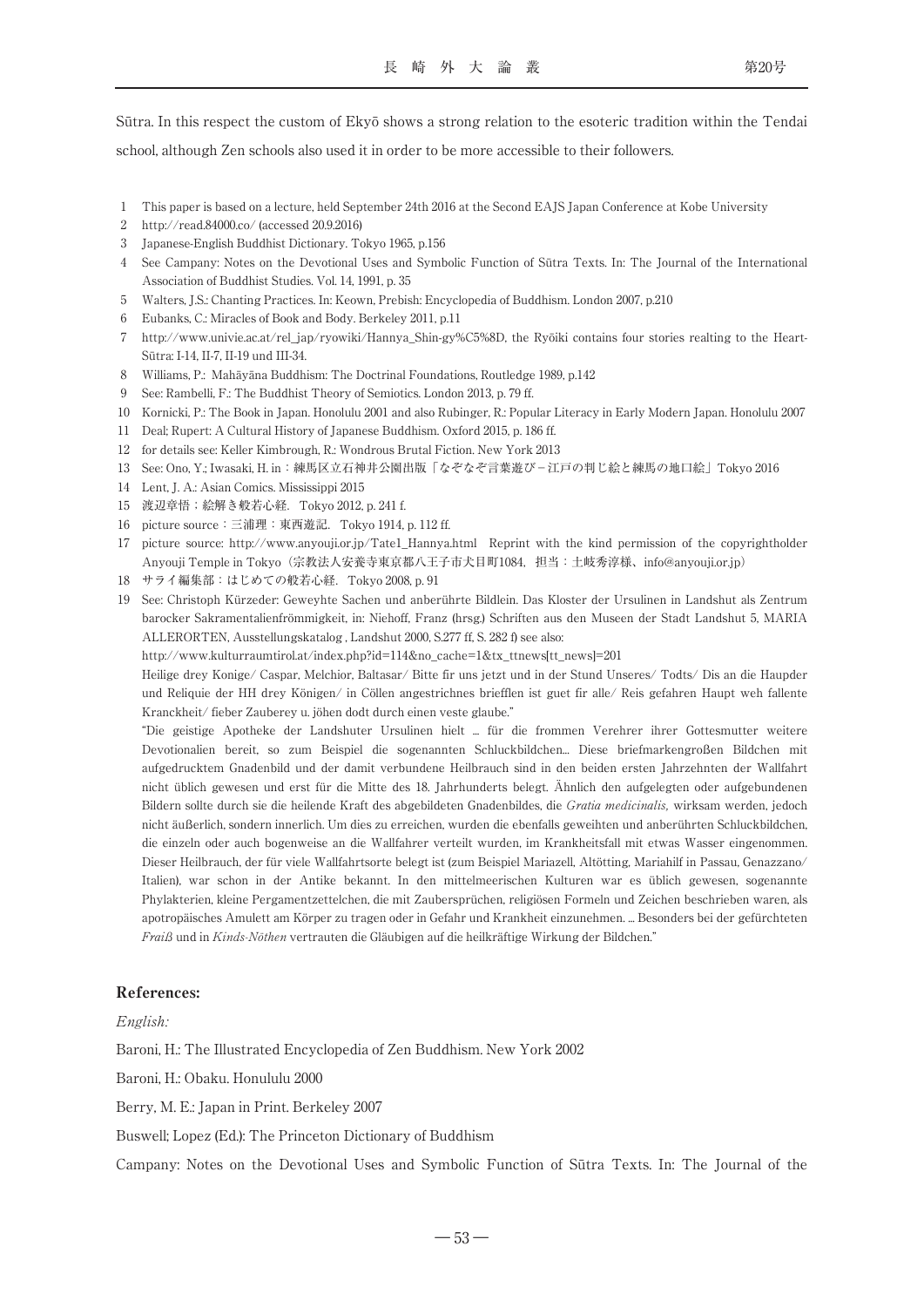International Association of Buddhist Studies. Vol. 14, 1991

Copp: The Body Incantatory: Spells and the Ritual Imagination in Medieval Chines Buddhism. New York 2014

Daitō Shuppansha: Japanese-English Buddhist Dictionary. Tokyo 1965

Deal; Rupert: A Cultural History of Japanese Buddhism. Oxford 2015

Duus, P.: Weapons of the Weak, Weapons of the Strong-The Development of the Japanese Political Cartoon.

In: The Journal of Asian Studies, Vol. 60, No. 4, 2001

Eubanks, C.: Miracles of Book and Body. Berkeley 2011

Keller Kimbrough, R.: Wondrous Brutal Fiction. New York 2013

Keown, Prebish: Encyclopedia of Buddhism. London 2007

Kornicki, P.: The Book in Japan. Honolulu 2001

Lent, J. A.: Asian Comics. Mississippi 2015

Linrothe, R.: Ruthless Compassion. London 1999

Lopez, D.: Buddhist Hermeneutics. Honolulu 1988

Nakamura (Transl.): Miraculous Stories from the Japanese Buddhist Tradition. Cambridge 1997

Niehoff, Franz (Ed.): Schriften aus den Museen der Stadt Landshut 5. Landshut 2000

Rambelli, F.: The Buddhist Theory of SemioticsLondon 2013

Rubinger, R.: Popular Literacy in Early Modern Japan. Honolulu 2007

Tanabe, G. (Ed.): The Lotus Sutra in Japanese Culture. Honolulu, 1989

Williams, P.: Mahāyāna Buddhism: The Doctrinal Foundations, Routledge 1989

#### Japanese:

石井亜矢子:仏像の見方.Tokyo 1998 岩崎均史:いろは判じ絵.Tokyo 2014 平野純:謎解き般若心経.Tokyo 2015 三浦理:東西遊記.Tokyo 1914 盛岡てがみ館:南部絵經.Morioka 2009 練馬区立石神井公園ふるさと文化館:なぞなぞことばあそび江戸の判じ絵練馬の地口絵. Tokyo 2016 サライ編集部:はじめての般若心経.Tokyo 2008 中田祝夫全訳注:日本霊異記/[景戒著]:上,中, 下. Tokyo 1978 渡辺章悟:絵解き般若心経.Tokyo 2012 大法輪編集部:般若心経を解く.Tokyo 1982

Websites (last access 11.11.2016):

http://read.84000.co/

http://pbs.twimg.com/media/CnYh75kVUAEZ8zN.jpg

http://www.mahouya.net/uploads/fckeditor/fck200802271949182fec6378d92581d3.jpg

http://www.univie.ac.at/rel\_jap/ryowiki/Hannya\_Shin-gy%C5%8D